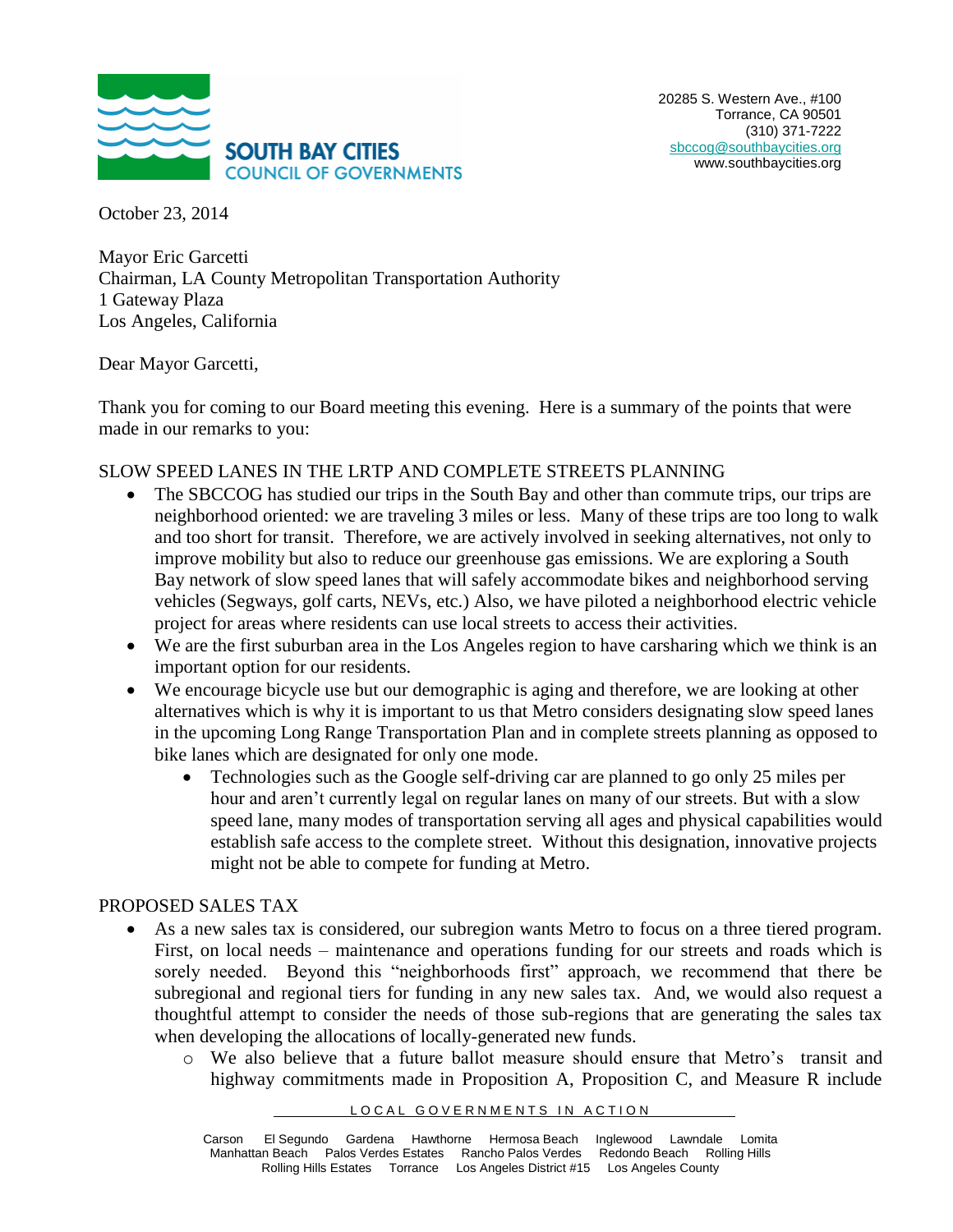projected lifecycle operations, maintenance and rehabilitation costs. It must also include new programs and projects that have reasonable life-cycle cost estimates, are cost effective, and will attract investment by other public and private transportation project partners.

o A new sales tax measure should be informed by the Mobility Matrices we are developing and by an update of the Long Range Transportation Plan. We believe that such documentation would strengthen the measure and could energize strong voter support. We expect this comprehensive and collaborative development process could take more than two years to complete and are concerned that the Metro Board needs to take sufficient time for consensus and support to develop. The SBCCOG, for example, would need to review the specific provisions and projects in the proposed measure to determine our position.

# REPLACING THE CALL FOR PROJECTS WITH SUB-REGIONAL SUBVENTION FUNDING

- With or without a new sales tax, we also support replacing the current top-down Metro Call for Projects process with a sub-regional subvention funding program in which projects could be prioritized and selected for funding closer to the areas in which they will be delivered.
- Not only is the Call for Projects very expensive and time consuming for cities to prepare applications with limited success but also Metro staff has an overly rigorous administrative process which is labor intensive. The exercise of allocating these funds is taxing for everyone involved. With the subregions each having Mobility Matrices, Metro could allocate funds on a subregional basis and link them to the commitments that the subregions have made in their matrices.

## SBCCOG BOUNDARY DEFINITION AT METRO

- Something very arcane Metro changed the boundary of the South Bay in their last LRTP to include LAX in our subregion. Metro subsequently adopted a Unified Cost Management policy that could mean that overruns in the LAX project would have to be paid for by the SBCCOG from our Measure R sub-regional South Bay Highway Program. There are several issues here.
	- o First, our boundary should go back to the one we have defined for almost 20 years. We would also note that the Westside COG has defined their boundary as including LAX.
	- o Second, LAX is a regional resource and any ground access overruns should be funded with regional or LA City/LAWA funds especially since any overruns would be beyond the control of any one subregion.

# WORKING WITH OUR CITIES ON MITIGATIONS

- A few other specific issues that you might be hearing from our members are:
	- Mitigations for Inglewood on the Crenshaw Line project and for Lawndale on the extension of the Green Line project. We request that there be a dialogue with Lawndale specifically to discuss how the extension can be a valued addition to their community and not a barrier between communities within their city.

# HARBOR GATEWAY TRANSIT CENTER

• The SBCCOG has been working with Metro for several years to improve the Harbor Gateway Transit Center which is a great park and ride lot near the southern end of the I-110 ExpressLanes.